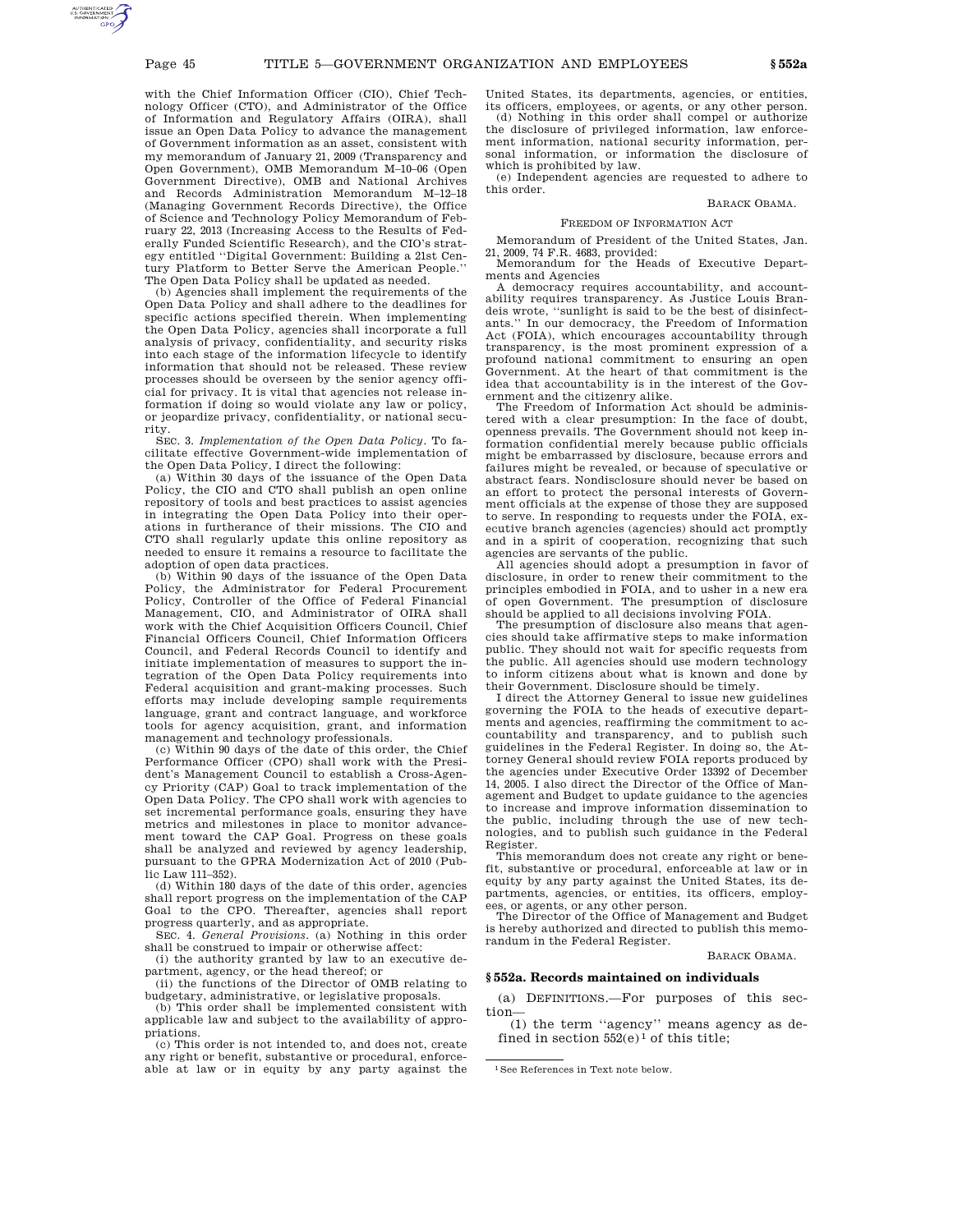(2) the term ''individual'' means a citizen of the United States or an alien lawfully admitted for permanent residence;

(3) the term ''maintain'' includes maintain, collect, use, or disseminate;

(4) the term ''record'' means any item, collection, or grouping of information about an individual that is maintained by an agency, including, but not limited to, his education, financial transactions, medical history, and criminal or employment history and that contains his name, or the identifying number, symbol, or other identifying particular assigned to the individual, such as a finger or voice print or a photograph;

(5) the term ''system of records'' means a group of any records under the control of any agency from which information is retrieved by the name of the individual or by some identifying number, symbol, or other identifying particular assigned to the individual;

(6) the term ''statistical record'' means a record in a system of records maintained for statistical research or reporting purposes only and not used in whole or in part in making any determination about an identifiable individual, except as provided by section 8 of title 13;

(7) the term ''routine use'' means, with respect to the disclosure of a record, the use of such record for a purpose which is compatible with the purpose for which it was collected;

 $(8)$  the term "matching program"

(A) means any computerized comparison of—

(i) two or more automated systems of records or a system of records with non-Federal records for the purpose of—

(I) establishing or verifying the eligibility of, or continuing compliance with statutory and regulatory requirements by, applicants for, recipients or beneficiaries of, participants in, or providers of services with respect to, cash or inkind assistance or payments under Federal benefit programs, or

(II) recouping payments or delinquent debts under such Federal benefit programs, or

(ii) two or more automated Federal personnel or payroll systems of records or a system of Federal personnel or payroll records with non-Federal records,

(B) but does not include—

(i) matches performed to produce aggregate statistical data without any personal identifiers;

(ii) matches performed to support any research or statistical project, the specific data of which may not be used to make decisions concerning the rights, benefits, or privileges of specific individuals;

(iii) matches performed, by an agency (or component thereof) which performs as its principal function any activity pertaining to the enforcement of criminal laws, subsequent to the initiation of a specific criminal or civil law enforcement investigation of a named person or persons for the purpose of gathering evidence against such person or persons;

(iv) matches of tax information (I) pursuant to section 6103(d) of the Internal Revenue Code of 1986, (II) for purposes of tax administration as defined in section 6103(b)(4) of such Code, (III) for the purpose of intercepting a tax refund due an individual under authority granted by section 404(e), 464, or 1137 of the Social Security Act; or (IV) for the purpose of intercepting a tax refund due an individual under any other tax refund intercept program authorized by statute which has been determined by the Director of the Office of Management and Budget to contain verification, notice, and hearing requirements that are substantially similar to the procedures in section 1137 of the Social Security Act;

(v) matches—

(I) using records predominantly relating to Federal personnel, that are performed for routine administrative purposes (subject to guidance provided by the Director of the Office of Management and Budget pursuant to subsection (v)); or

(II) conducted by an agency using only records from systems of records maintained by that agency;

if the purpose of the match is not to take any adverse financial, personnel, disciplinary, or other adverse action against Federal personnel;

(vi) matches performed for foreign counterintelligence purposes or to produce background checks for security clearances of Federal personnel or Federal contractor personnel;

(vii) matches performed incident to a levy described in section  $6103(k)(8)$  of the Internal Revenue Code of 1986;

(viii) matches performed pursuant to section  $202(x)(3)$  or  $1611(e)(1)$  of the Social Security Act (42 U.S.C. 402(x)(3), 1382(e)(1));

(ix) matches performed by the Secretary of Health and Human Services or the Inspector General of the Department of Health and Human Services with respect to potential fraud, waste, and abuse, including matches of a system of records with non-Federal records; or

(x) matches performed pursuant to section 3(d)(4) of the Achieving a Better Life Experience Act of 2014; 1

(9) the term ''recipient agency'' means any agency, or contractor thereof, receiving records contained in a system of records from a source agency for use in a matching program;

(10) the term ''non-Federal agency'' means any State or local government, or agency thereof, which receives records contained in a system of records from a source agency for use in a matching program;

(11) the term ''source agency'' means any agency which discloses records contained in a system of records to be used in a matching program, or any State or local government, or agency thereof, which discloses records to be used in a matching program;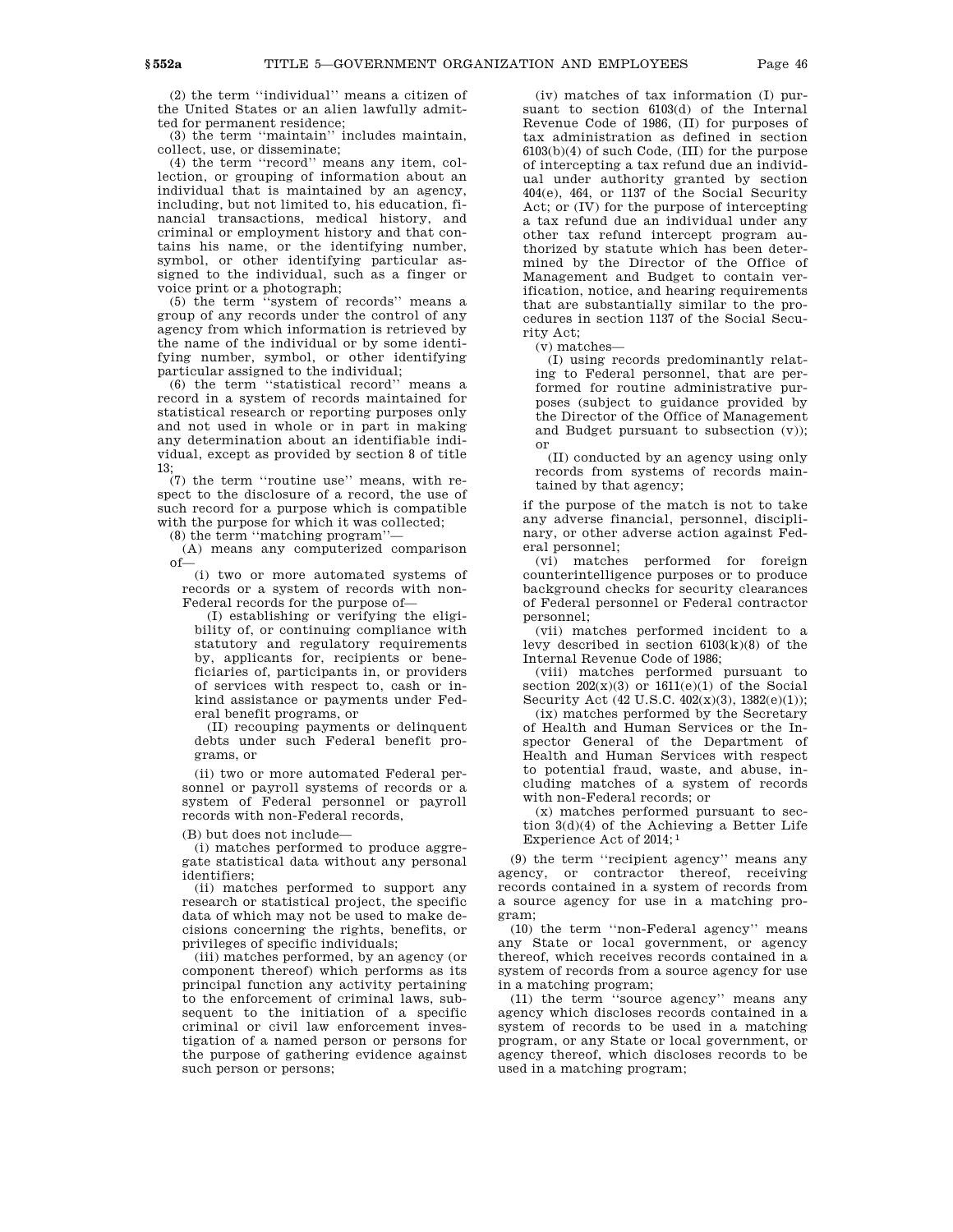(12) the term ''Federal benefit program'' means any program administered or funded by the Federal Government, or by any agent or State on behalf of the Federal Government, providing cash or in-kind assistance in the form of payments, grants, loans, or loan guarantees to individuals; and

(13) the term ''Federal personnel'' means officers and employees of the Government of the United States, members of the uniformed services (including members of the Reserve Components), individuals entitled to receive immediate or deferred retirement benefits under any retirement program of the Government of the United States (including survivor benefits).

(b) CONDITIONS OF DISCLOSURE.—No agency shall disclose any record which is contained in a system of records by any means of communication to any person, or to another agency, except pursuant to a written request by, or with the prior written consent of, the individual to whom the record pertains, unless disclosure of the record would be—

(1) to those officers and employees of the agency which maintains the record who have a need for the record in the performance of their duties;

(2) required under section 552 of this title;

(3) for a routine use as defined in subsection (a)(7) of this section and described under subsection  $(e)(4)(D)$  of this section:

(4) to the Bureau of the Census for purposes of planning or carrying out a census or survey or related activity pursuant to the provisions of title 13;

(5) to a recipient who has provided the agency with advance adequate written assurance that the record will be used solely as a statistical research or reporting record, and the record is to be transferred in a form that is not individually identifiable;

(6) to the National Archives and Records Administration as a record which has sufficient historical or other value to warrant its continued preservation by the United States Government, or for evaluation by the Archivist of the United States or the designee of the Archivist to determine whether the record has such value;

(7) to another agency or to an instrumentality of any governmental jurisdiction within or under the control of the United States for a civil or criminal law enforcement activity if the activity is authorized by law, and if the head of the agency or instrumentality has made a written request to the agency which maintains the record specifying the particular portion desired and the law enforcement activity for which the record is sought;

(8) to a person pursuant to a showing of compelling circumstances affecting the health or safety of an individual if upon such disclosure notification is transmitted to the last known address of such individual;

(9) to either House of Congress, or, to the extent of matter within its jurisdiction, any committee or subcommittee thereof, any joint committee of Congress or subcommittee of any such joint committee;

(10) to the Comptroller General, or any of his authorized representatives, in the course of

the performance of the duties of the Government Accountability Office;

(11) pursuant to the order of a court of competent jurisdiction; or

(12) to a consumer reporting agency in accordance with section 3711(e) of title 31.

(c) ACCOUNTING OF CERTAIN DISCLOSURES.— Each agency, with respect to each system of records under its control, shall—

(1) except for disclosures made under subsections  $(b)(1)$  or  $(b)(2)$  of this section, keep an accurate accounting of—

(A) the date, nature, and purpose of each disclosure of a record to any person or to another agency made under subsection (b) of this section; and

(B) the name and address of the person or agency to whom the disclosure is made;

(2) retain the accounting made under paragraph (1) of this subsection for at least five years or the life of the record, whichever is longer, after the disclosure for which the accounting is made;

(3) except for disclosures made under subsection (b)(7) of this section, make the accounting made under paragraph (1) of this subsection available to the individual named in the record at his request; and

(4) inform any person or other agency about any correction or notation of dispute made by the agency in accordance with subsection (d) of this section of any record that has been disclosed to the person or agency if an accounting of the disclosure was made.

(d) ACCESS TO RECORDS.—Each agency that maintains a system of records shall—

(1) upon request by any individual to gain access to his record or to any information pertaining to him which is contained in the system, permit him and upon his request, a person of his own choosing to accompany him, to review the record and have a copy made of all or any portion thereof in a form comprehensible to him, except that the agency may require the individual to furnish a written statement authorizing discussion of that individual's record in the accompanying person's presence;

(2) permit the individual to request amendment of a record pertaining to him and—

(A) not later than 10 days (excluding Saturdays, Sundays, and legal public holidays) after the date of receipt of such request, acknowledge in writing such receipt; and

(B) promptly, either—

(i) make any correction of any portion thereof which the individual believes is not accurate, relevant, timely, or complete; or

(ii) inform the individual of its refusal to amend the record in accordance with his request, the reason for the refusal, the procedures established by the agency for the individual to request a review of that refusal by the head of the agency or an officer designated by the head of the agency, and the name and business address of that official;

(3) permit the individual who disagrees with the refusal of the agency to amend his record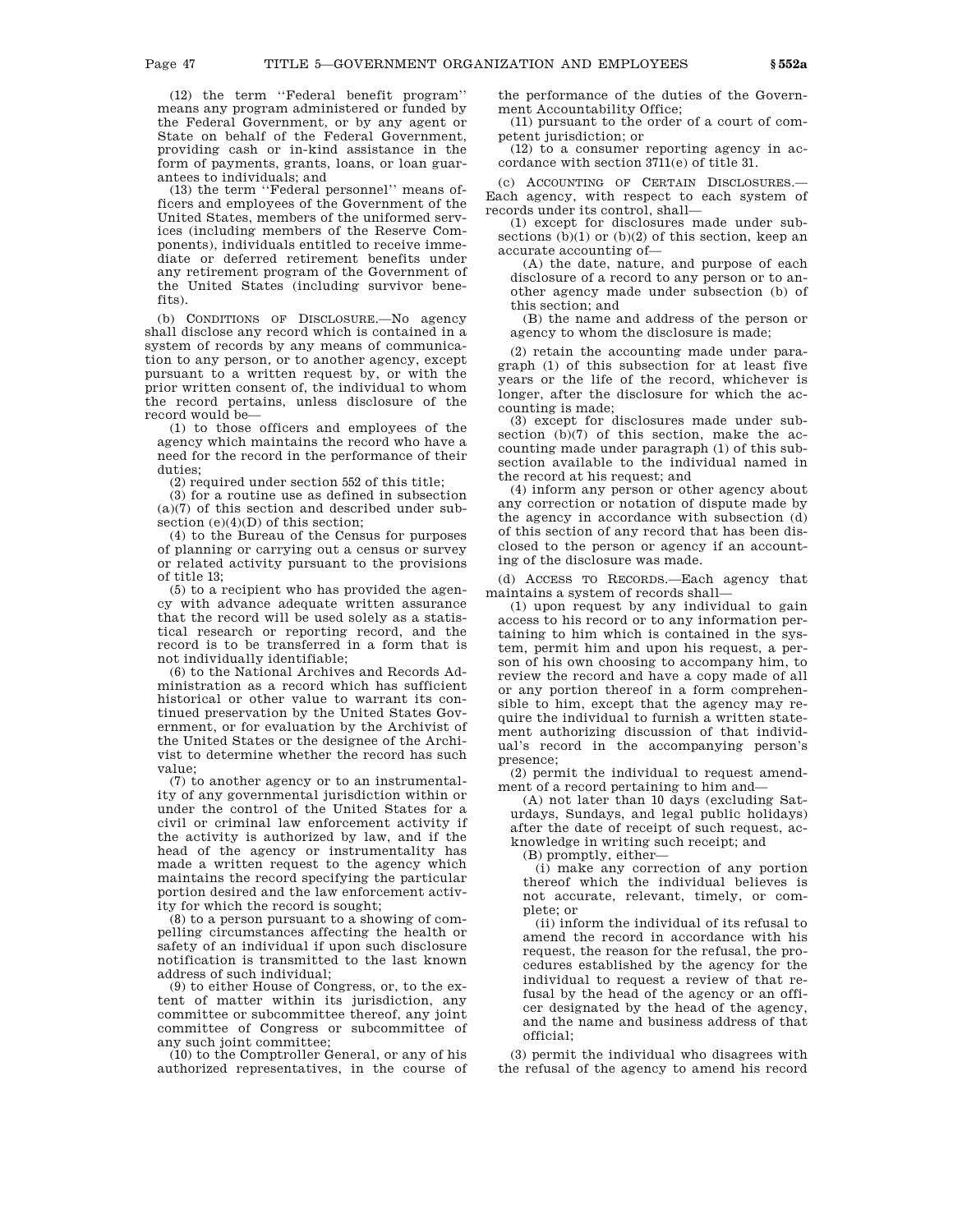to request a review of such refusal, and not later than 30 days (excluding Saturdays, Sundays, and legal public holidays) from the date on which the individual requests such review, complete such review and make a final determination unless, for good cause shown, the head of the agency extends such 30-day period; and if, after his review, the reviewing official also refuses to amend the record in accordance with the request, permit the individual to file with the agency a concise statement setting forth the reasons for his disagreement with the refusal of the agency, and notify the individual of the provisions for judicial review of the reviewing official's determination under subsection  $(g)(1)(A)$  of this section;

(4) in any disclosure, containing information about which the individual has filed a statement of disagreement, occurring after the filing of the statement under paragraph (3) of this subsection, clearly note any portion of the record which is disputed and provide copies of the statement and, if the agency deems it appropriate, copies of a concise statement of the reasons of the agency for not making the amendments requested, to persons or other agencies to whom the disputed record has been disclosed; and

(5) nothing in this section shall allow an individual access to any information compiled in reasonable anticipation of a civil action or proceeding.

(e) AGENCY REQUIREMENTS.—Each agency that maintains a system of records shall—

(1) maintain in its records only such information about an individual as is relevant and necessary to accomplish a purpose of the agency required to be accomplished by statute or by executive order of the President;

(2) collect information to the greatest extent practicable directly from the subject individual when the information may result in adverse determinations about an individual's rights, benefits, and privileges under Federal programs;

(3) inform each individual whom it asks to supply information, on the form which it uses to collect the information or on a separate form that can be retained by the individual—

(A) the authority (whether granted by statute, or by executive order of the President) which authorizes the solicitation of the information and whether disclosure of such information is mandatory or voluntary;

(B) the principal purpose or purposes for which the information is intended to be used;

(C) the routine uses which may be made of the information, as published pursuant to paragraph (4)(D) of this subsection; and

(D) the effects on him, if any, of not providing all or any part of the requested information;

(4) subject to the provisions of paragraph (11) of this subsection, publish in the Federal Register upon establishment or revision a notice of the existence and character of the system of records, which notice shall include—

(A) the name and location of the system;

(B) the categories of individuals on whom records are maintained in the system;

(C) the categories of records maintained in the system;

(D) each routine use of the records contained in the system, including the categories of users and the purpose of such use;

(E) the policies and practices of the agency regarding storage, retrievability, access controls, retention, and disposal of the records;

(F) the title and business address of the agency official who is responsible for the system of records;

(G) the agency procedures whereby an individual can be notified at his request if the system of records contains a record pertaining to him;

(H) the agency procedures whereby an individual can be notified at his request how he can gain access to any record pertaining to him contained in the system of records, and how he can contest its content; and

(I) the categories of sources of records in the system;

(5) maintain all records which are used by the agency in making any determination about any individual with such accuracy, relevance, timeliness, and completeness as is reasonably necessary to assure fairness to the individual in the determination;

(6) prior to disseminating any record about an individual to any person other than an agency, unless the dissemination is made pursuant to subsection (b)(2) of this section, make reasonable efforts to assure that such records are accurate, complete, timely, and relevant for agency purposes;

(7) maintain no record describing how any individual exercises rights guaranteed by the First Amendment unless expressly authorized by statute or by the individual about whom the record is maintained or unless pertinent to and within the scope of an authorized law enforcement activity;

(8) make reasonable efforts to serve notice on an individual when any record on such individual is made available to any person under compulsory legal process when such process becomes a matter of public record;

(9) establish rules of conduct for persons involved in the design, development, operation, or maintenance of any system of records, or in maintaining any record, and instruct each such person with respect to such rules and the requirements of this section, including any other rules and procedures adopted pursuant to this section and the penalties for noncompliance;

(10) establish appropriate administrative, technical, and physical safeguards to insure the security and confidentiality of records and to protect against any anticipated threats or hazards to their security or integrity which could result in substantial harm, embarrassment, inconvenience, or unfairness to any individual on whom information is maintained;

(11) at least 30 days prior to publication of information under paragraph  $(4)(D)$  of this subsection, publish in the Federal Register notice of any new use or intended use of the information in the system, and provide an opportunity for interested persons to submit written data, views, or arguments to the agency; and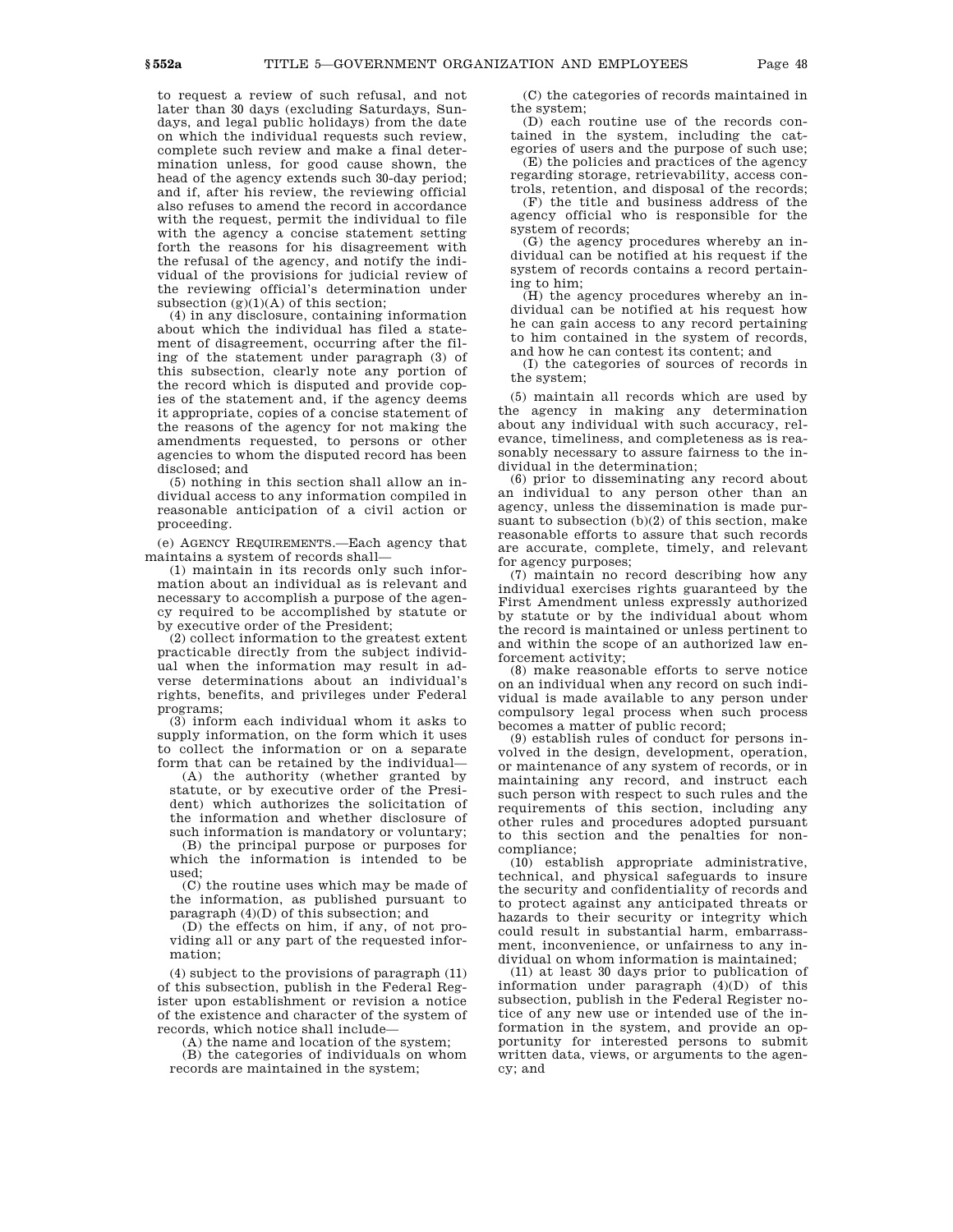(12) if such agency is a recipient agency or a source agency in a matching program with a non-Federal agency, with respect to any establishment or revision of a matching program, at least 30 days prior to conducting such program, publish in the Federal Register notice of such establishment or revision.

(f) AGENCY RULES.—In order to carry out the provisions of this section, each agency that maintains a system of records shall promulgate rules, in accordance with the requirements (including general notice) of section 553 of this title, which shall—

(1) establish procedures whereby an individual can be notified in response to his request if any system of records named by the individual contains a record pertaining to him;

(2) define reasonable times, places, and requirements for identifying an individual who requests his record or information pertaining to him before the agency shall make the record or information available to the individ- $\text{ual}^{\dagger}$ 

(3) establish procedures for the disclosure to an individual upon his request of his record or information pertaining to him, including special procedure, if deemed necessary, for the disclosure to an individual of medical records, including psychological records, pertaining to him;

(4) establish procedures for reviewing a request from an individual concerning the amendment of any record or information pertaining to the individual, for making a determination on the request, for an appeal within the agency of an initial adverse agency determination, and for whatever additional means may be necessary for each individual to be able to exercise fully his rights under this section; and

(5) establish fees to be charged, if any, to any individual for making copies of his record, excluding the cost of any search for and review of the record.

The Office of the Federal Register shall biennially compile and publish the rules promulgated under this subsection and agency notices published under subsection (e)(4) of this section in a form available to the public at low cost.

 $(g)(1)$  CIVIL REMEDIES.—Whenever any agency

(A) makes a determination under subsection  $(d)(3)$  of this section not to amend an individual's record in accordance with his request, or fails to make such review in conformity with that subsection;

(B) refuses to comply with an individual request under subsection  $(d)(1)$  of this section;

(C) fails to maintain any record concerning any individual with such accuracy, relevance, timeliness, and completeness as is necessary to assure fairness in any determination relating to the qualifications, character, rights, or opportunities of, or benefits to the individual that may be made on the basis of such record, and consequently a determination is made which is adverse to the individual; or

(D) fails to comply with any other provision of this section, or any rule promulgated thereunder, in such a way as to have an adverse effect on an individual,

the individual may bring a civil action against the agency, and the district courts of the United States shall have jurisdiction in the matters under the provisions of this subsection.

(2)(A) In any suit brought under the provisions of subsection  $(g)(1)(A)$  of this section, the court may order the agency to amend the individual's record in accordance with his request or in such other way as the court may direct. In such a case the court shall determine the matter de novo.

(B) The court may assess against the United States reasonable attorney fees and other litigation costs reasonably incurred in any case under this paragraph in which the complainant has substantially prevailed.

(3)(A) In any suit brought under the provisions of subsection  $(g)(1)(B)$  of this section, the court may enjoin the agency from withholding the records and order the production to the complainant of any agency records improperly withheld from him. In such a case the court shall determine the matter de novo, and may examine the contents of any agency records in camera to determine whether the records or any portion thereof may be withheld under any of the exemptions set forth in subsection (k) of this section, and the burden is on the agency to sustain its action.

(B) The court may assess against the United States reasonable attorney fees and other litigation costs reasonably incurred in any case under this paragraph in which the complainant has substantially prevailed.

(4) In any suit brought under the provisions of subsection  $(g)(1)(C)$  or  $(D)$  of this section in which the court determines that the agency acted in a manner which was intentional or willful, the United States shall be liable to the individual in an amount equal to the sum of—

(A) actual damages sustained by the individual as a result of the refusal or failure, but in no case shall a person entitled to recovery receive less than the sum of \$1,000; and

(B) the costs of the action together with reasonable attorney fees as determined by the court.

(5) An action to enforce any liability created under this section may be brought in the district court of the United States in the district in which the complainant resides, or has his principal place of business, or in which the agency records are situated, or in the District of Columbia, without regard to the amount in controversy, within two years from the date on which the cause of action arises, except that where an agency has materially and willfully misrepresented any information required under this section to be disclosed to an individual and the information so misrepresented is material to establishment of the liability of the agency to the individual under this section, the action may be brought at any time within two years after discovery by the individual of the misrepresentation. Nothing in this section shall be construed to authorize any civil action by reason of any injury sustained as the result of a disclosure of a record prior to September 27, 1975.

(h) RIGHTS OF LEGAL GUARDIANS.—For the purposes of this section, the parent of any minor, or the legal guardian of any individual who has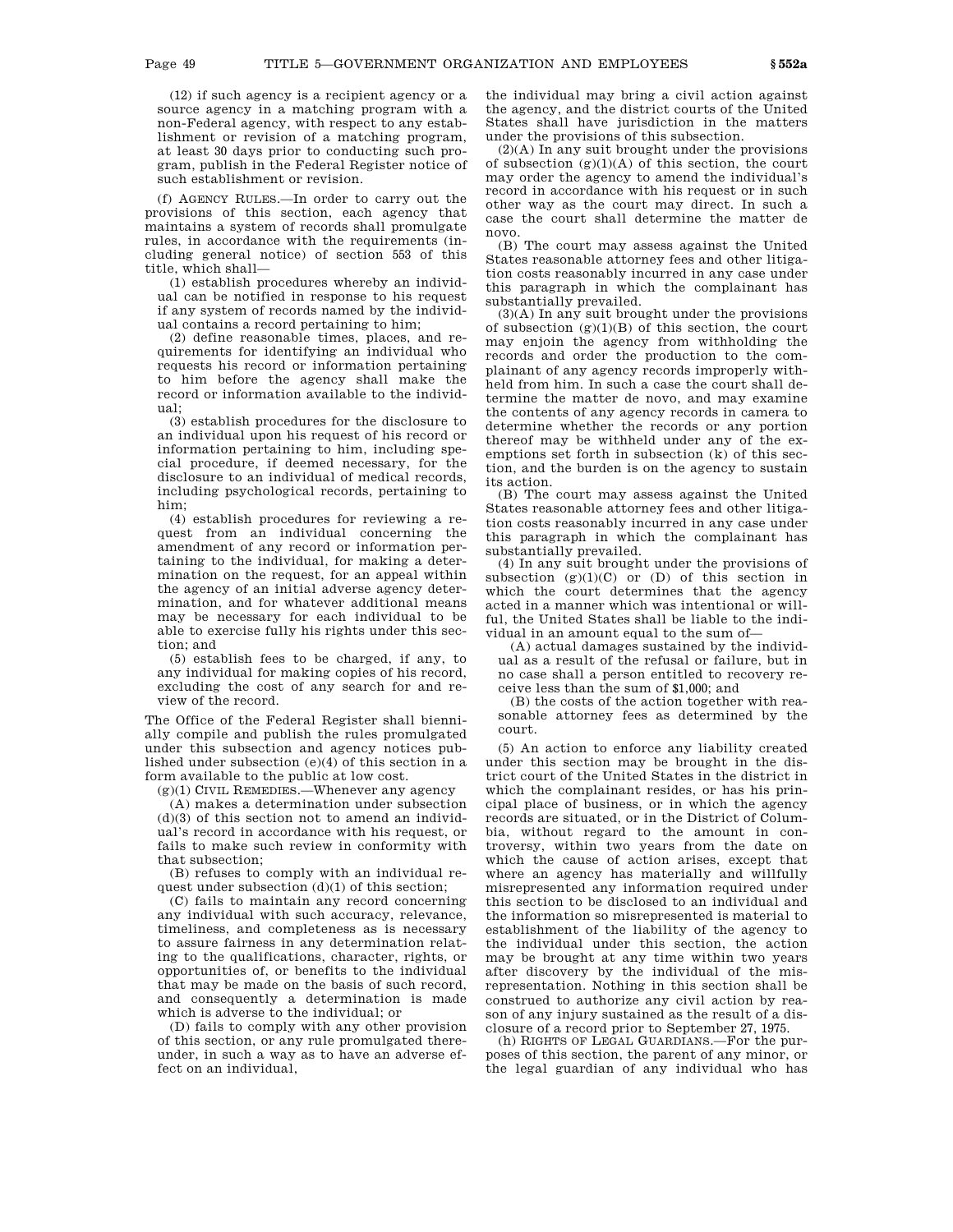been declared to be incompetent due to physical or mental incapacity or age by a court of competent jurisdiction, may act on behalf of the individual.

(i)(1) CRIMINAL PENALTIES.—Any officer or employee of an agency, who by virtue of his employment or official position, has possession of, or access to, agency records which contain individually identifiable information the disclosure of which is prohibited by this section or by rules or regulations established thereunder, and who knowing that disclosure of the specific material is so prohibited, willfully discloses the material in any manner to any person or agency not entitled to receive it, shall be guilty of a misdemeanor and fined not more than \$5,000.

(2) Any officer or employee of any agency who willfully maintains a system of records without meeting the notice requirements of subsection  $(e)(4)$  of this section shall be guilty of a misdemeanor and fined not more than \$5,000.

(3) Any person who knowingly and willfully requests or obtains any record concerning an individual from an agency under false pretenses shall be guilty of a misdemeanor and fined not more than \$5,000.

(j) GENERAL EXEMPTIONS.—The head of any agency may promulgate rules, in accordance with the requirements (including general notice) of sections  $553(b)(1)$ ,  $(2)$ , and  $(3)$ ,  $(c)$ , and  $(e)$  of this title, to exempt any system of records within the agency from any part of this section except subsections (b),  $(c)(1)$  and  $(2)$ ,  $(e)(4)(A)$ through  $(F)$ ,  $(e)(6)$ ,  $(7)$ ,  $(9)$ ,  $(10)$ , and  $(11)$ , and  $(i)$ if the system of records is—

(1) maintained by the Central Intelligence Agency; or

(2) maintained by an agency or component thereof which performs as its principal function any activity pertaining to the enforcement of criminal laws, including police efforts to prevent, control, or reduce crime or to apprehend criminals, and the activities of prosecutors, courts, correctional, probation, pardon, or parole authorities, and which consists of (A) information compiled for the purpose of identifying individual criminal offenders and alleged offenders and consisting only of identifying data and notations of arrests, the nature and disposition of criminal charges, sentencing, confinement, release, and parole and probation status; (B) information compiled for the purpose of a criminal investigation, including reports of informants and investigators, and associated with an identifiable individual; or (C) reports identifiable to an individual compiled at any stage of the process of enforcement of the criminal laws from arrest or indictment through release from supervision.

At the time rules are adopted under this subsection, the agency shall include in the statement required under section 553(c) of this title, the reasons why the system of records is to be exempted from a provision of this section.

(k) SPECIFIC EXEMPTIONS.—The head of any agency may promulgate rules, in accordance with the requirements (including general notice) of sections  $553(b)(1)$ ,  $(2)$ , and  $(3)$ ,  $(c)$ , and  $(e)$  of this title, to exempt any system of records within the agency from subsections  $(c)(3)$ ,  $(d)$ ,  $(e)(1)$ ,

 $(e)(4)(G)$ ,  $(H)$ , and  $(I)$  and  $(f)$  of this section if the system of records is—

(1) subject to the provisions of section  $552(b)(1)$  of this title;

(2) investigatory material compiled for law enforcement purposes, other than material within the scope of subsection  $(j)(2)$  of this section: *Provided, however*, That if any individual is denied any right, privilege, or benefit that he would otherwise be entitled by Federal law, or for which he would otherwise be eligible, as a result of the maintenance of such material, such material shall be provided to such individual, except to the extent that the disclosure of such material would reveal the identity of a source who furnished information to the Government under an express promise that the identity of the source would be held in confidence, or, prior to the effective date of this section, under an implied promise that the identity of the source would be held in confidence;

(3) maintained in connection with providing protective services to the President of the United States or other individuals pursuant to section 3056 of title 18;

(4) required by statute to be maintained and used solely as statistical records;

(5) investigatory material compiled solely for the purpose of determining suitability, eligibility, or qualifications for Federal civilian employment, military service, Federal contracts, or access to classified information, but only to the extent that the disclosure of such material would reveal the identity of a source who furnished information to the Government under an express promise that the identity of the source would be held in confidence, or, prior to the effective date of this section, under an implied promise that the identity of the source would be held in confidence;

(6) testing or examination material used solely to determine individual qualifications for appointment or promotion in the Federal service the disclosure of which would compromise the objectivity or fairness of the testing or examination process; or

(7) evaluation material used to determine potential for promotion in the armed services, but only to the extent that the disclosure of such material would reveal the identity of a source who furnished information to the Government under an express promise that the identity of the source would be held in confidence, or, prior to the effective date of this section, under an implied promise that the identity of the source would be held in confidence.

At the time rules are adopted under this subsection, the agency shall include in the statement required under section 553(c) of this title, the reasons why the system of records is to be exempted from a provision of this section.

(*l*)(1) ARCHIVAL RECORDS.—Each agency record which is accepted by the Archivist of the United States for storage, processing, and servicing in accordance with section 3103 of title 44 shall, for the purposes of this section, be considered to be maintained by the agency which deposited the record and shall be subject to the provisions of this section. The Archivist of the United States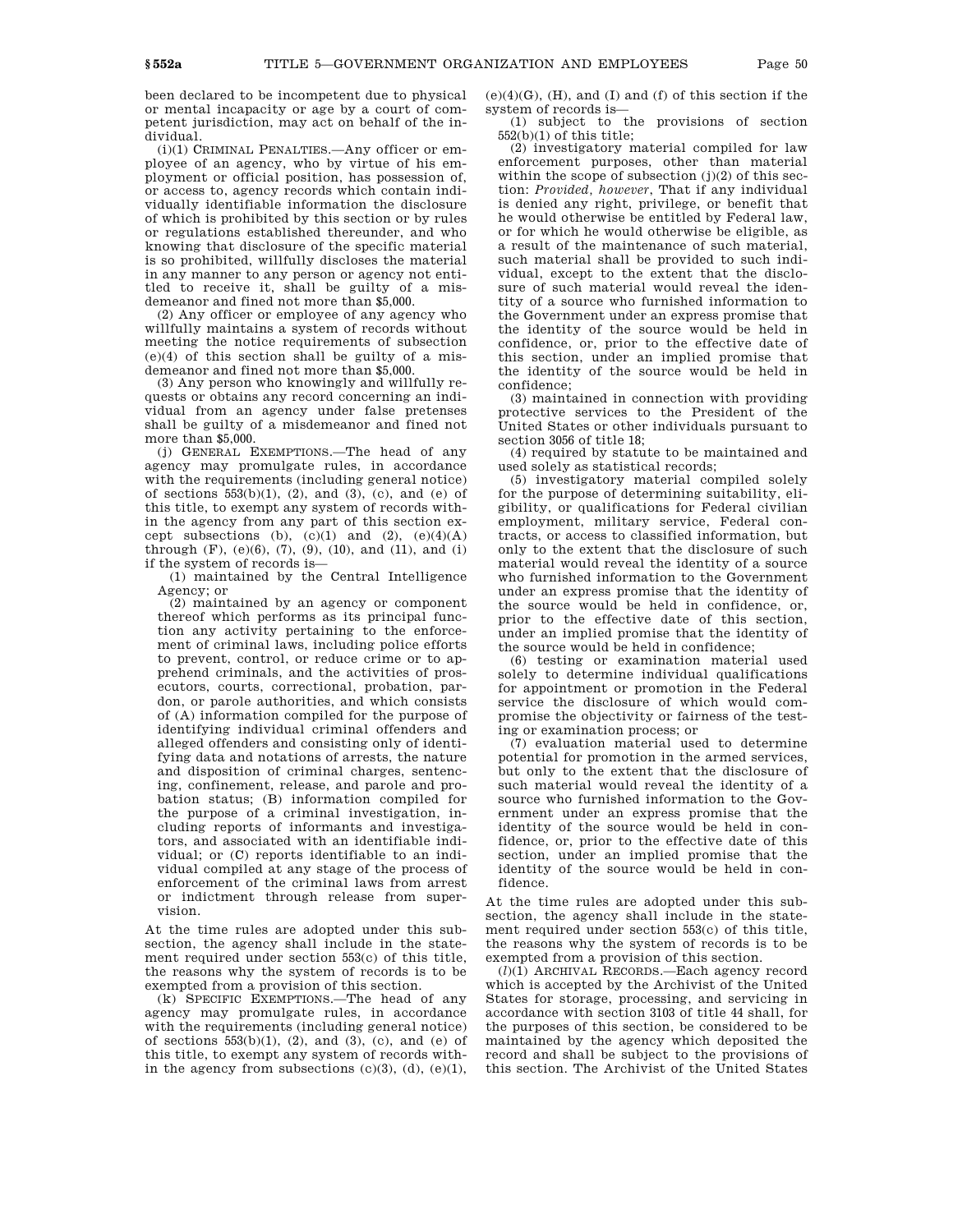shall not disclose the record except to the agency which maintains the record, or under rules established by that agency which are not inconsistent with the provisions of this section.

(2) Each agency record pertaining to an identifiable individual which was transferred to the National Archives of the United States as a record which has sufficient historical or other value to warrant its continued preservation by the United States Government, prior to the effective date of this section, shall, for the purposes of this section, be considered to be maintained by the National Archives and shall not be subject to the provisions of this section, except that a statement generally describing such records (modeled after the requirements relating to records subject to subsections  $(e)(4)(A)$ through (G) of this section) shall be published in the Federal Register.

(3) Each agency record pertaining to an identifiable individual which is transferred to the National Archives of the United States as a record which has sufficient historical or other value to warrant its continued preservation by the United States Government, on or after the effective date of this section, shall, for the purposes of this section, be considered to be maintained by the National Archives and shall be exempt from the requirements of this section except subsections  $(e)(4)(A)$  through  $(G)$  and  $(e)(9)$  of this section.

(m)(1) GOVERNMENT CONTRACTORS.—When an agency provides by a contract for the operation by or on behalf of the agency of a system of records to accomplish an agency function, the agency shall, consistent with its authority, cause the requirements of this section to be applied to such system. For purposes of subsection (i) of this section any such contractor and any employee of such contractor, if such contract is agreed to on or after the effective date of this section, shall be considered to be an employee of an agency.

(2) A consumer reporting agency to which a record is disclosed under section 3711(e) of title 31 shall not be considered a contractor for the purposes of this section.

(n) MAILING LISTS.—An individual's name and address may not be sold or rented by an agency unless such action is specifically authorized by law. This provision shall not be construed to require the withholding of names and addresses otherwise permitted to be made public.

(*o*) MATCHING AGREEMENTS.—(1) No record which is contained in a system of records may be disclosed to a recipient agency or non-Federal agency for use in a computer matching program except pursuant to a written agreement between the source agency and the recipient agency or non-Federal agency specifying—

(A) the purpose and legal authority for conducting the program;

(B) the justification for the program and the anticipated results, including a specific estimate of any savings;

(C) a description of the records that will be matched, including each data element that will be used, the approximate number of records that will be matched, and the projected starting and completion dates of the matching program;

(D) procedures for providing individualized notice at the time of application, and notice periodically thereafter as directed by the Data Integrity Board of such agency (subject to guidance provided by the Director of the Office of Management and Budget pursuant to subsection  $(v)$ ), to-

(i) applicants for and recipients of financial assistance or payments under Federal benefit programs, and

(ii) applicants for and holders of positions as Federal personnel,

that any information provided by such applicants, recipients, holders, and individuals may be subject to verification through matching programs;

(E) procedures for verifying information produced in such matching program as required by subsection (p);

(F) procedures for the retention and timely destruction of identifiable records created by a recipient agency or non-Federal agency in such matching program;

(G) procedures for ensuring the administrative, technical, and physical security of the records matched and the results of such programs;

(H) prohibitions on duplication and redisclosure of records provided by the source agency within or outside the recipient agency or the non-Federal agency, except where required by law or essential to the conduct of the matching program;

(I) procedures governing the use by a recipient agency or non-Federal agency of records provided in a matching program by a source agency, including procedures governing return of the records to the source agency or destruction of records used in such program;

(J) information on assessments that have been made on the accuracy of the records that will be used in such matching program; and

(K) that the Comptroller General may have access to all records of a recipient agency or a non-Federal agency that the Comptroller General deems necessary in order to monitor or verify compliance with the agreement.

(2)(A) A copy of each agreement entered into pursuant to paragraph (1) shall—

(i) be transmitted to the Committee on Governmental Affairs of the Senate and the Committee on Government Operations of the House of Representatives; and

(ii) be available upon request to the public.

(B) No such agreement shall be effective until 30 days after the date on which such a copy is transmitted pursuant to subparagraph (A)(i).

(C) Such an agreement shall remain in effect only for such period, not to exceed 18 months, as the Data Integrity Board of the agency determines is appropriate in light of the purposes, and length of time necessary for the conduct, of the matching program.

(D) Within 3 months prior to the expiration of such an agreement pursuant to subparagraph (C), the Data Integrity Board of the agency may, without additional review, renew the matching agreement for a current, ongoing matching program for not more than one additional year if—

(i) such program will be conducted without any change; and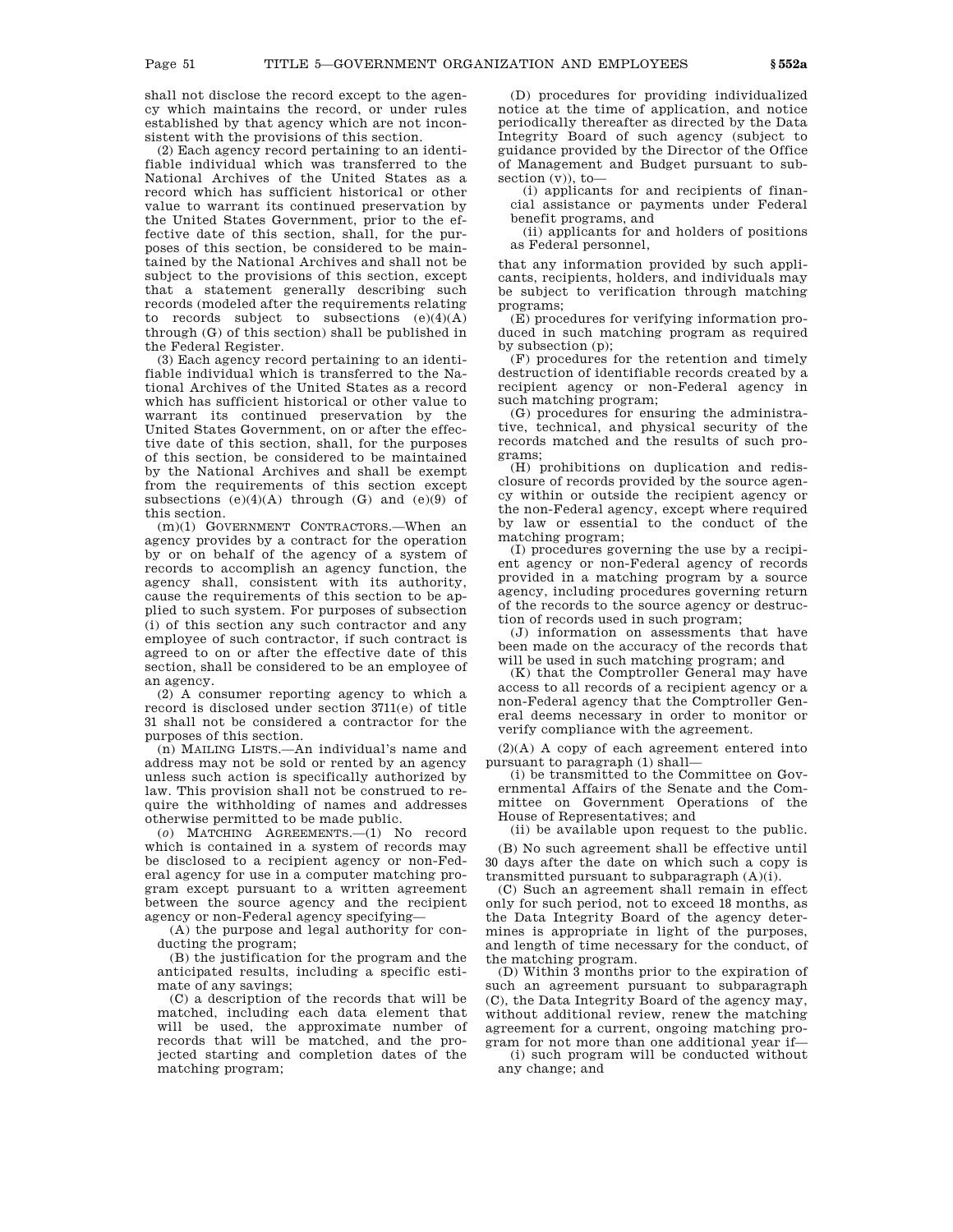(ii) each party to the agreement certifies to the Board in writing that the program has been conducted in compliance with the agreement.

(p) VERIFICATION AND OPPORTUNITY TO CONTEST FINDINGS.—(1) In order to protect any individual whose records are used in a matching program, no recipient agency, non-Federal agency, or source agency may suspend, terminate, reduce, or make a final denial of any financial assistance or payment under a Federal benefit program to such individual, or take other adverse action against such individual, as a result of information produced by such matching program, until—

(A)(i) the agency has independently verified the information; or

(ii) the Data Integrity Board of the agency, or in the case of a non-Federal agency the Data Integrity Board of the source agency, determines in accordance with guidance issued by the Director of the Office of Management and Budget that—

(I) the information is limited to identification and amount of benefits paid by the source agency under a Federal benefit program; and

(II) there is a high degree of confidence that the information provided to the recipient agency is accurate;

(B) the individual receives a notice from the agency containing a statement of its findings and informing the individual of the opportunity to contest such findings; and

(C)(i) the expiration of any time period established for the program by statute or regulation for the individual to respond to that notice; or

(ii) in the case of a program for which no such period is established, the end of the 30 day period beginning on the date on which notice under subparagraph (B) is mailed or otherwise provided to the individual.

(2) Independent verification referred to in paragraph (1) requires investigation and confirmation of specific information relating to an individual that is used as a basis for an adverse action against the individual, including where applicable investigation and confirmation of—

(A) the amount of any asset or income involved;

(B) whether such individual actually has or had access to such asset or income for such individual's own use; and

(C) the period or periods when the individual actually had such asset or income.

(3) Notwithstanding paragraph (1), an agency may take any appropriate action otherwise prohibited by such paragraph if the agency determines that the public health or public safety may be adversely affected or significantly threatened during any notice period required by such paragraph.

(q) SANCTIONS.—(1) Notwithstanding any other provision of law, no source agency may disclose any record which is contained in a system of records to a recipient agency or non-Federal agency for a matching program if such source agency has reason to believe that the requirements of subsection (p), or any matching agreement entered into pursuant to subsection (*o*), or both, are not being met by such recipient agency.

(2) No source agency may renew a matching agreement unless—

(A) the recipient agency or non-Federal agency has certified that it has complied with the provisions of that agreement; and

(B) the source agency has no reason to believe that the certification is inaccurate.

(r) REPORT ON NEW SYSTEMS AND MATCHING PROGRAMS.—Each agency that proposes to establish or make a significant change in a system of records or a matching program shall provide adequate advance notice of any such proposal (in duplicate) to the Committee on Government Operations of the House of Representatives, the Committee on Governmental Affairs of the Senate, and the Office of Management and Budget in order to permit an evaluation of the probable or potential effect of such proposal on the privacy or other rights of individuals.

(s) BIENNIAL REPORT.—The President shall biennially submit to the Speaker of the House of Representatives and the President pro tempore of the Senate a report—

(1) describing the actions of the Director of the Office of Management and Budget pursuant to section 6 of the Privacy Act of 1974 during the preceding 2 years;

(2) describing the exercise of individual rights of access and amendment under this section during such years;

(3) identifying changes in or additions to systems of records;

(4) containing such other information concerning administration of this section as may be necessary or useful to the Congress in reviewing the effectiveness of this section in carrying out the purposes of the Privacy Act of 1974.

(t)(1) EFFECT OF OTHER LAWS.—No agency shall rely on any exemption contained in section 552 of this title to withhold from an individual any record which is otherwise accessible to such individual under the provisions of this section.

(2) No agency shall rely on any exemption in this section to withhold from an individual any record which is otherwise accessible to such individual under the provisions of section 552 of this title.

(u) DATA INTEGRITY BOARDS.—(1) Every agency conducting or participating in a matching program shall establish a Data Integrity Board to oversee and coordinate among the various components of such agency the agency's implementation of this section.

(2) Each Data Integrity Board shall consist of senior officials designated by the head of the agency, and shall include any senior official designated by the head of the agency as responsible for implementation of this section, and the inspector general of the agency, if any. The inspector general shall not serve as chairman of the Data Integrity Board.

(3) Each Data Integrity Board—

(A) shall review, approve, and maintain all written agreements for receipt or disclosure of agency records for matching programs to en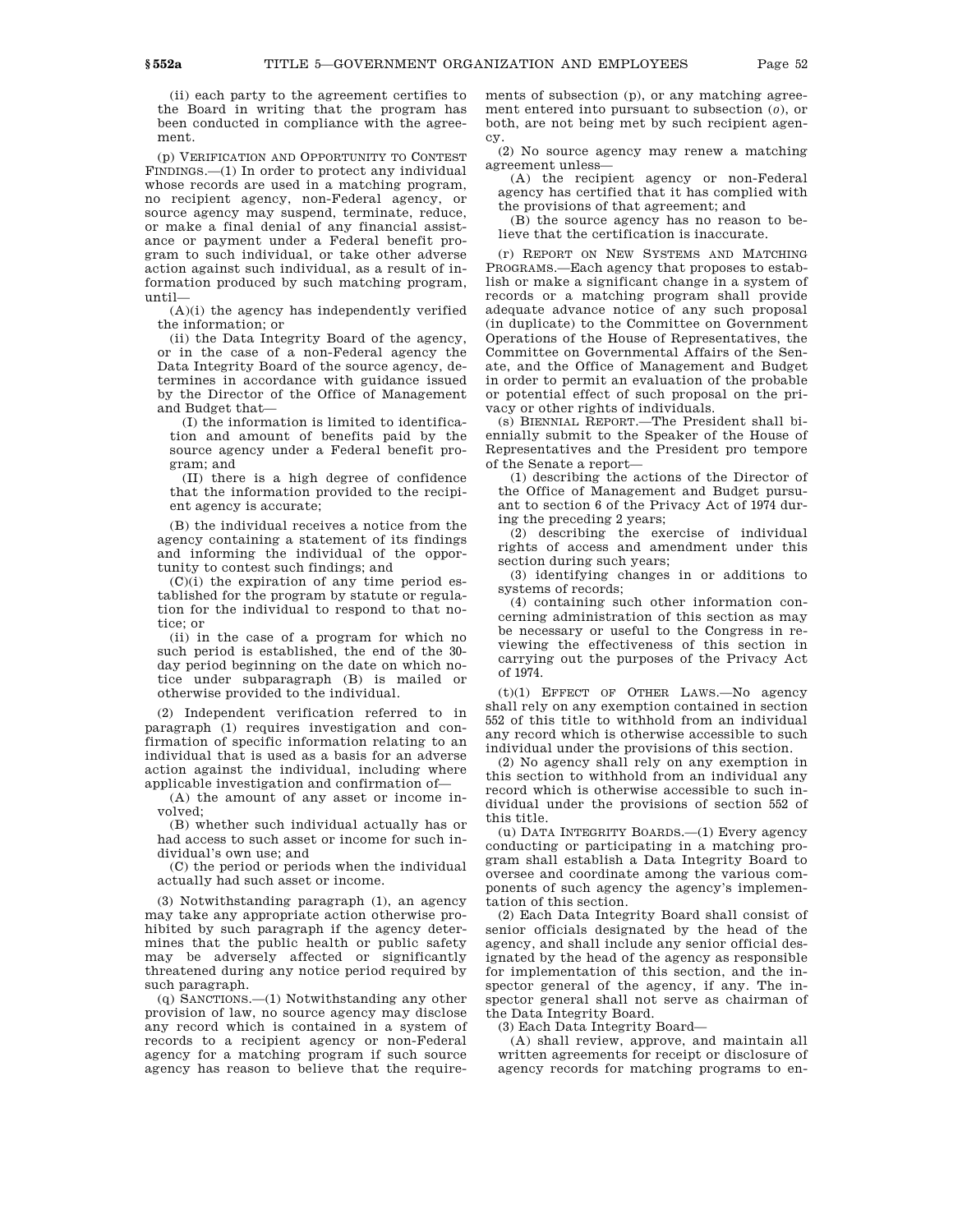sure compliance with subsection (*o*), and all relevant statutes, regulations, and guidelines;

(B) shall review all matching programs in which the agency has participated during the year, either as a source agency or recipient agency, determine compliance with applicable laws, regulations, guidelines, and agency agreements, and assess the costs and benefits of such programs;

(C) shall review all recurring matching programs in which the agency has participated during the year, either as a source agency or recipient agency, for continued justification for such disclosures;

(D) shall compile an annual report, which shall be submitted to the head of the agency and the Office of Management and Budget and made available to the public on request, describing the matching activities of the agency, including—

(i) matching programs in which the agency has participated as a source agency or recipient agency;

(ii) matching agreements proposed under subsection (*o*) that were disapproved by the Board;

(iii) any changes in membership or structure of the Board in the preceding year;

(iv) the reasons for any waiver of the requirement in paragraph (4) of this section for completion and submission of a cost-benefit analysis prior to the approval of a matching program;

(v) any violations of matching agreements that have been alleged or identified and any corrective action taken; and

(vi) any other information required by the Director of the Office of Management and Budget to be included in such report;

(E) shall serve as a clearinghouse for receiving and providing information on the accuracy, completeness, and reliability of records used in matching programs;

(F) shall provide interpretation and guidance to agency components and personnel on the requirements of this section for matching programs;

(G) shall review agency recordkeeping and disposal policies and practices for matching programs to assure compliance with this section; and

(H) may review and report on any agency matching activities that are not matching programs.

(4)(A) Except as provided in subparagraphs (B) and (C), a Data Integrity Board shall not approve any written agreement for a matching program unless the agency has completed and submitted to such Board a cost-benefit analysis of the proposed program and such analysis demonstrates that the program is likely to be cost effective.2

(B) The Board may waive the requirements of subparagraph (A) of this paragraph if it determines in writing, in accordance with guidelines prescribed by the Director of the Office of Management and Budget, that a cost-benefit analysis is not required.

(C) A cost-benefit analysis shall not be required under subparagraph (A) prior to the initial approval of a written agreement for a matching program that is specifically required by statute. Any subsequent written agreement for such a program shall not be approved by the Data Integrity Board unless the agency has submitted a cost-benefit analysis of the program as conducted under the preceding approval of such agreement.

(5)(A) If a matching agreement is disapproved by a Data Integrity Board, any party to such agreement may appeal the disapproval to the Director of the Office of Management and Budget. Timely notice of the filing of such an appeal shall be provided by the Director of the Office of Management and Budget to the Committee on Governmental Affairs of the Senate and the Committee on Government Operations of the House of Representatives.

(B) The Director of the Office of Management and Budget may approve a matching agreement notwithstanding the disapproval of a Data Integrity Board if the Director determines that—

(i) the matching program will be consistent with all applicable legal, regulatory, and policy requirements;

(ii) there is adequate evidence that the matching agreement will be cost-effective; and (iii) the matching program is in the public interest.

(C) The decision of the Director to approve a matching agreement shall not take effect until 30 days after it is reported to committees described in subparagraph (A).

(D) If the Data Integrity Board and the Director of the Office of Management and Budget disapprove a matching program proposed by the inspector general of an agency, the inspector general may report the disapproval to the head of the agency and to the Congress.

 $(6)$  In the reports required by paragraph  $(3)(D)$ , agency matching activities that are not matching programs may be reported on an aggregate basis, if and to the extent necessary to protect ongoing law enforcement or counterintelligence investigations.

(v) OFFICE OF MANAGEMENT AND BUDGET RE-SPONSIBILITIES.—The Director of the Office of Management and Budget shall—

(1) develop and, after notice and opportunity for public comment, prescribe guidelines and regulations for the use of agencies in implementing the provisions of this section; and

(2) provide continuing assistance to and oversight of the implementation of this section by agencies.

(w) APPLICABILITY TO BUREAU OF CONSUMER FI-NANCIAL PROTECTION.—Except as provided in the Consumer Financial Protection Act of 2010, this section shall apply with respect to the Bureau of Consumer Financial Protection.

(Added Pub. L. 93–579, §3, Dec. 31, 1974, 88 Stat. 1897; amended Pub. L. 94–183, §2(2), Dec. 31, 1975, 89 Stat. 1057; Pub. L. 97–365, §2, Oct. 25, 1982, 96 Stat. 1749; Pub. L. 97–375, title II, §201(a), (b), Dec. 21, 1982, 96 Stat. 1821; Pub. L. 97–452, §2(a)(1), Jan. 12, 1983, 96 Stat. 2478; Pub. L. 98–477, §2(c), Oct. 15, 1984, 98 Stat. 2211; Pub. L. 98–497, title I, §107(g), Oct. 19, 1984, 98 Stat. 2292;

<sup>2</sup>So in original. Probably should be ''cost-effective.''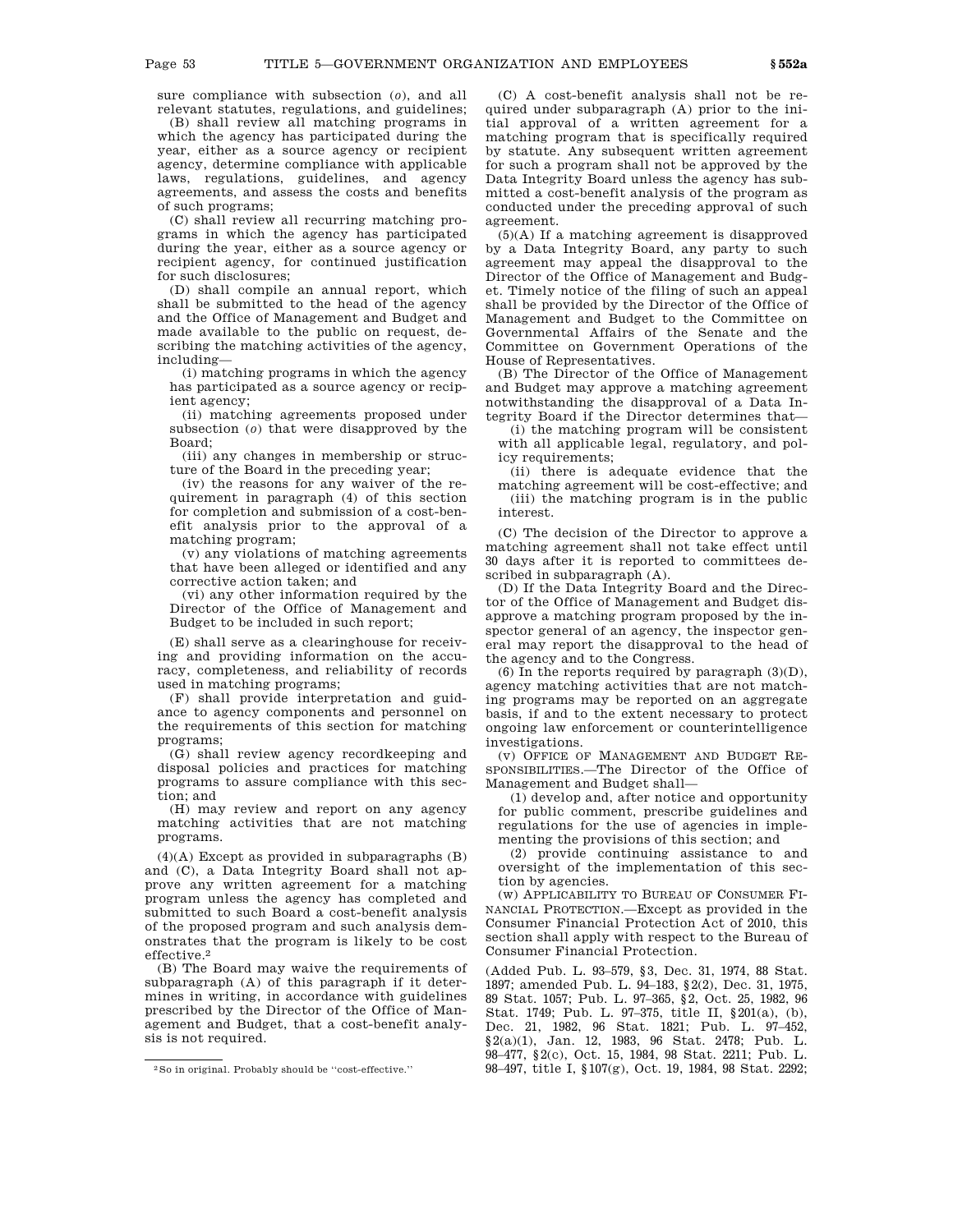Pub. L. 100–503, §§2–6(a), 7, 8, Oct. 18, 1988, 102 Stat. 2507–2514; Pub. L. 101–508, title VII, §7201(b)(1), Nov. 5, 1990, 104 Stat. 1388-334; Pub. L. 103–66, title XIII, §13581(c), Aug. 10, 1993, 107 Stat. 611; Pub. L. 104–193, title I, §110(w), Aug. 22, 1996, 110 Stat. 2175; Pub. L. 104–226, §1(b)(3), Oct. 2, 1996, 110 Stat. 3033; Pub. L. 104–316, title I, §115(g)(2)(B), Oct. 19, 1996, 110 Stat. 3835; Pub. L. 105–34, title X, §1026(b)(2), Aug. 5, 1997, 111 Stat.

925; Pub. L. 105–362, title XIII, §1301(d), Nov. 10, 1998, 112 Stat. 3293; Pub. L. 106–170, title IV, §402(a)(2), Dec. 17, 1999, 113 Stat. 1908; Pub. L. 108–271, §8(b), July 7, 2004, 118 Stat. 814; Pub. L. 111–148, title VI, §6402(b)(2), Mar. 23, 2010, 124 Stat. 756; Pub. L. 111–203, title X, §1082, July 21, 2010, 124 Stat. 2080; Pub. L. 113–295, div. B, title I, §102(d), Dec. 19, 2014, 128 Stat. 4062.)

#### REFERENCES IN TEXT

Section 552(e) of this title, referred to in subsec.  $(a)(1)$ , was redesignated section  $552(f)$  of this title by section 1802(b) of Pub. L. 99–570.

Section 6103 of the Internal Revenue Code of 1986, referred to in subsec.  $(a)(8)(B)(iv)$ , (vii), is classified to section 6103 of Title 26, Internal Revenue Code.

Sections 404, 464, and 1137 of the Social Security Act, referred to in subsec.  $(a)(8)(B)(iv)$ , are classified to sections 604, 664, and 1320b–7, respectively, of Title 42, The Public Health and Welfare.

The Achieving a Better Life Experience Act of 2014, referred to in subsec.  $(a)(8)(B)(x)$ , probably means Pub. L. 113–295, div. B, Dec. 19, 2014, 128 Stat. 4056, known as the Stephen Beck, Jr., Achieving a Better Life Experience Act of 2014 or the Stephen Beck, Jr., ABLE Act of 2014. The Act does not contain a section 3.

For effective date of this section, referred to in subsecs. (k)(2), (5), (7), (*l*)(2), (3), and (m), see Effective Date note below.

Section 6 of the Privacy Act of 1974, referred to in subsec. (s)(1), is section 6 of Pub. L. 93–579, which was set out below and was repealed by section 6(c) of Pub. L. 100–503.

For classification of the Privacy Act of 1974, referred to in subsec. (s)(4), see Short Title note below.

The Consumer Financial Protection Act of 2010, referred to in subsec. (w), is title X of Pub. L. 111–203, July 21, 2010, 124 Stat. 1955, which enacted subchapter V (§5481 et seq.) of chapter 53 of Title 12, Banks and Banking, and enacted and amended numerous other sections and notes in the Code. For complete classification of this Act to the Code, see Short Title note set out under section 5301 of Title 12 and Tables.

#### **CODIFICATION**

Section 552a of former Title 5, Executive Departments and Government Officers and Employees, was transferred to section 2244 of Title 7, Agriculture.

#### AMENDMENTS

2014—Subsec. (a)(8)(B)(x). Pub. L. 113–295 added cl. (x). 2010—Subsec. (a)(8)(B)(ix). Pub. L. 111–148 added cl.  $(ix)$ .

Subsec. (w). Pub. L. 111–203 added subsec. (w).

2004—Subsec. (b)(10). Pub. L. 108–271 substituted ''Government Accountability Office'' for ''General Accounting Office''.

1999—Subsec. (a)(8)(B)(viii). Pub. L. 106–170 added cl. (viii).

1998—Subsec. (u)(6), (7). Pub. L. 105–362 redesignated par. (7) as (6), substituted "paragraph  $(3)(D)$ " for "paragraphs  $(3)(D)$  and  $(6)$ ", and struck out former par.  $(6)$ which read as follows: ''The Director of the Office of Management and Budget shall, annually during the first 3 years after the date of enactment of this subsection and biennially thereafter, consolidate in a report to the Congress the information contained in the reports from the various Data Integrity Boards under paragraph (3)(D). Such report shall include detailed information about costs and benefits of matching programs that are conducted during the period covered by such consolidated report, and shall identify each waiver granted by a Data Integrity Board of the requirement for completion and submission of a cost-benefit analysis and the reasons for granting the waiver.''

1997—Subsec.  $(a)(8)(\overrightarrow{B})(vii)$ . Pub. L. 105-34 added cl. (vii).

1996—Subsec. (a)(8)(B)(iv)(III). Pub. L. 104–193 substituted "section 404(e), 464," for "section 464"

Subsec.  $(a)(8)(B)(v)$  to (vii). Pub. L. 104–226 inserted ''or'' at end of cl. (v), struck out ''or'' at end of cl. (vi), and struck out cl. (vii) which read as follows: ''matches performed pursuant to section 6103(*l*)(12) of the Internal Revenue Code of 1986 and section 1144 of the Social Security Act;"

Subsecs. (b)(12), (m)(2). Pub. L. 104–316 substituted "3711(e)" for "3711(f)"

1993—Subsec. (a)(8)(B)(vii). Pub. L. 103–66 added cl. (vii).

1990—Subsec. (p). Pub. L. 101–508 amended subsec. (p) generally, restating former pars. (1) and (3) as par. (1), adding provisions relating to Data Integrity Boards, and restating former pars. (2) and (4) as (2) and (3), respectively.

1988—Subsec. (a)(8) to (13). Pub. L. 100–503, §5, added pars. (8) to (13).

Subsec. (e)(12). Pub. L. 100–503, §3(a), added par. (12). Subsec. (f). Pub. L. 100–503, §7, substituted ''biennially'' for ''annually'' in last sentence.

Subsecs. (*o*) to (q). Pub. L. 100–503, §2(2), added subsecs. (*o*) to (q). Former subsecs. (*o*) to (q) redesignated (r) to (t), respectively.

Subsec. (r). Pub. L. 100–503, §3(b), inserted ''and matching programs'' in heading and amended text generally. Prior to amendment, text read as follows: ''Each agency shall provide adequate advance notice to Congress and the Office of Management and Budget of any proposal to establish or alter any system of records in order to permit an evaluation of the probable or potential effect of such proposal on the privacy and other personal or property rights of individuals or the disclosure of information relating to such individuals, and its effect on the preservation of the constitutional principles of federalism and separation of powers.''

Pub. L. 100–503, §2(1), redesignated former subsec. (*o*) as (r).

Subsec. (s). Pub. L. 100–503, §8, substituted ''Biennial'' for ''Annual'' in heading, ''biennially submit'' for ''annually submit'' in introductory provisions, ''preceding 2 years'' for ''preceding year'' in par. (1), and ''such years'' for ''such year'' in par. (2).

Pub. L. 100–503, §2(1), redesignated former subsec. (p) as (s).

Subsec. (t). Pub. L. 100–503, §2(1), redesignated former subsec. (q) as (t).

Subsec. (u). Pub. L. 100–503, §4, added subsec. (u).

Subsec. (v). Pub. L. 100–503, §6(a), added subsec. (v).

1984—Subsec. (b)(6). Pub. L. 98–497, §107(g)(1), sub-

stituted ''National Archives and Records Administration'' for ''National Archives of the United States'', and ''Archivist of the United States or the designee of the Archivist'' for ''Administrator of General Services or his designee''.

Subsec. (*l*)(1). Pub. L. 98–497, §107(g)(2), substituted ''Archivist of the United States'' for ''Administrator of General Services'' in two places.

Subsec. (q). Pub. L. 98–477 designated existing provisions as par. (1) and added par. (2).

1983—Subsec. (b)(12). Pub. L. 97–452 substituted ''section 3711(f) of title 31'' for ''section 3(d) of the Federal Claims Collection Act of 1966 $(31$  U.S.C.  $952(\mathrm{d}))$  ''.

Subsec. (m)(2). Pub. L. 97–452 substituted ''section 3711(f) of title 31'' for ''section 3(d) of the Federal Claims Collection Act of 1966 (31 U.S.C. 952(d))''.

1982—Subsec. (b)(12). Pub. L. 97–365, §2(a), added par. (12).

Subsec. (e)(4). Pub. L. 97–375, §201(a), substituted ''upon establishment or revision'' for ''at least annually'' after ''Federal Register''.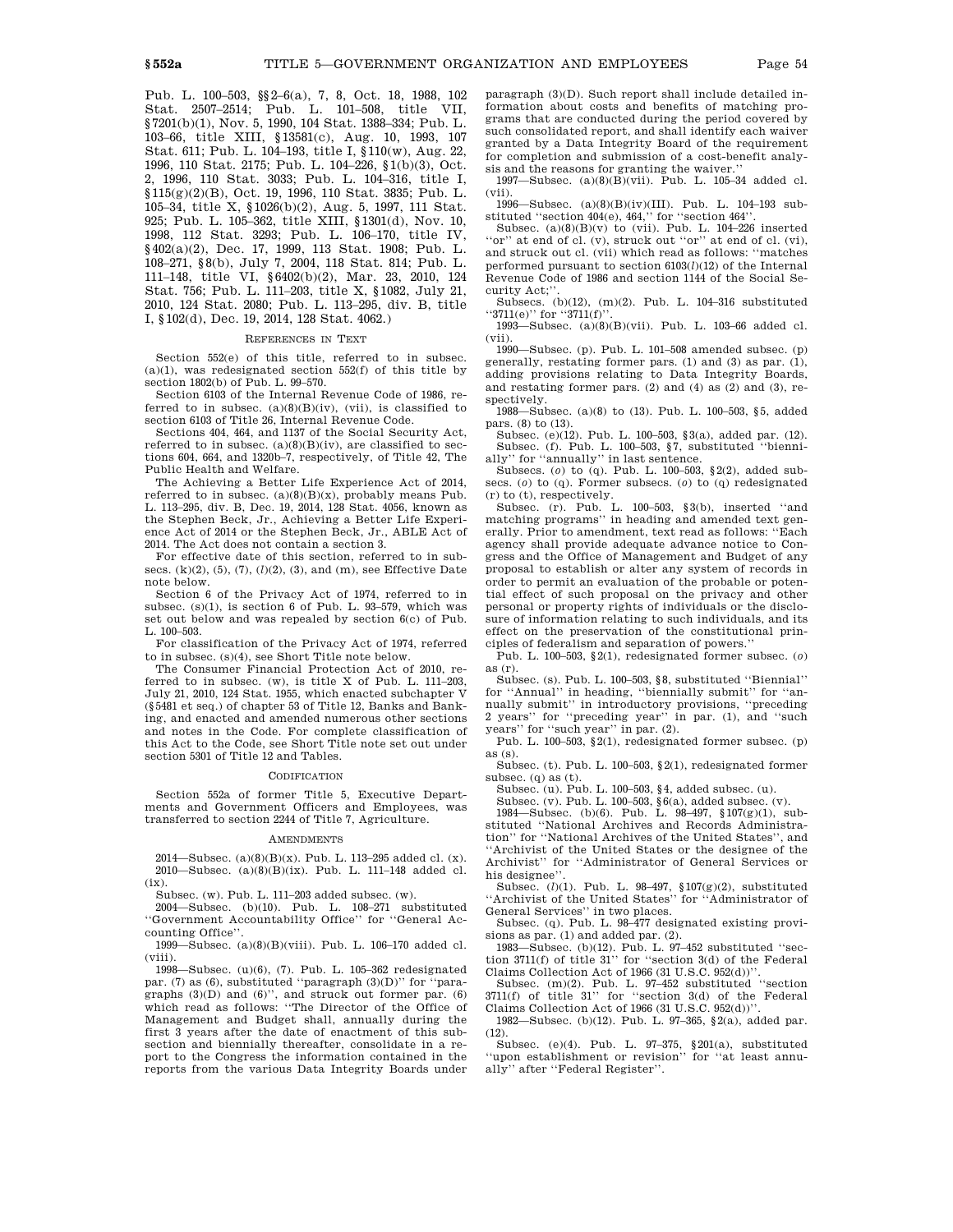Subsec. (m). Pub. L. 97–365, §2(b), designated existing provisions as par. (1) and added par. (2).

Subsec. (p). Pub. L. 97–375, §201(b), substituted provisions requiring annual submission of a report by the President to the Speaker of the House and President pro tempore of the Senate relating to the Director of the Office of Management and Budget, individual rights of access, changes or additions to systems of records, and other necessary or useful information, for provisions which had directed the President to submit to the Speaker of the House and the President of the Senate, by June 30 of each calendar year, a consolidated report, separately listing for each Federal agency the number of records contained in any system of records which were exempted from the application of this section under the provisions of subsections (i) and  $(k)$  of this section during the preceding calendar year, and the reasons for the exemptions, and such other information as indicate efforts to administer fully this section.

1975—Subsec. (g)(5). Pub. L. 94–183 substituted ''to September 27, 1975'' for ''to the effective date of this section''.

### CHANGE OF NAME

Committee on Governmental Affairs of Senate changed to Committee on Homeland Security and Governmental Affairs of Senate, effective Jan. 4, 2005, by Senate Resolution No. 445, One Hundred Eighth Congress, Oct. 9, 2004.

Committee on Government Operations of House of Representatives treated as referring to Committee on Government Reform and Oversight of House of Representatives by section 1(a) of Pub. L. 104–14, set out as a note under section 21 of Title 2, The Congress. Committee on Government Reform and Oversight of House of Representatives changed to Committee on Government Reform of House of Representatives by House Resolution No. 5, One Hundred Sixth Congress, Jan. 6, 1999. Committee on Government Reform of House of Representatives changed to Committee on Oversight and Government Reform of House of Representatives by House Resolution No. 6, One Hundred Tenth Congress, Jan. 5, 2007.

### EFFECTIVE DATE OF 2014 AMENDMENT

Pub. L. 113–295, div. B, title I, §102(f)(1), Dec. 19, 2014, 128 Stat. 4062, provided that: ''The amendments made by this section [enacting section 529A of Title 26, Internal Revenue Code, and amending this section, section 5517 of Title 12, Banks and Banking, and sections 26, 877A, 4965, 4973, and 6693 of Title 26] shall apply to taxable years beginning after December 31, 2014.''

## EFFECTIVE DATE OF 2010 AMENDMENT

Pub. L. 111–203, title X, §1082, July 21, 2010, 124 Stat. 2080, provided that the amendment made by section 1082 is effective on July 21, 2010.

Pub. L. 111–203, title X, §1100H, July 21, 2010, 124 Stat. 2113, provided that: ''Except as otherwise provided in this subtitle [subtitle H (§§1081–1100H) of title X of Pub. L. 111–203, see Tables for classification] and the amendments made by this subtitle, this subtitle and the amendments made by this subtitle, other than sections 1081 [amending section 8G of Pub. L. 95–452, set out in the Appendix to this title, and enacting provisions set out as a note under section 8G of Pub. L. 95–452] and 1082 [amending this section and enacting provisions set out as a note under this section], shall become effective on the designated transfer date.

[The term ''designated transfer date'' is defined in section 5481(9) of Title 12, Banks and Banking, as the date established under section 5582 of Title 12, which is July 21, 2011.]

#### EFFECTIVE DATE OF 1999 AMENDMENT

Amendment by Pub. L. 106–170 applicable to individuals whose period of confinement in an institution commences on or after the first day of the fourth month beginning after December 1999, see section  $402(a)(4)$  of Pub. L. 106–170, set out as a note under section 402 of Title 42, The Public Health and Welfare.

## EFFECTIVE DATE OF 1997 AMENDMENT

Amendment by Pub. L. 105–34 applicable to levies issued after Aug. 5, 1997, see section 1026(c) of Pub. L. 105–34, set out as a note under section 6103 of Title 26, Internal Revenue Code.

## EFFECTIVE DATE OF 1996 AMENDMENT

Amendment by Pub. L. 104–193 effective July 1, 1997, with transition rules relating to State options to accelerate such date, rules relating to claims, actions, and proceedings commenced before such date, rules relating to closing out of accounts for terminated or substantially modified programs and continuance in office of Assistant Secretary for Family Support, and provisions relating to termination of entitlement under AFDC program, see section 116 of Pub. L. 104–193, as amended, set out as an Effective Date note under section 601 of Title 42, The Public Health and Welfare.

#### EFFECTIVE DATE OF 1993 AMENDMENT

Amendment by Pub. L. 103–66 effective Jan. 1, 1994, see section 13581(d) of Pub. L. 103–66, set out as a note under section 1395y of Title 42, The Public Health and Welfare.

#### EFFECTIVE DATE OF 1988 AMENDMENT

Pub. L. 100–503, §10, Oct. 18, 1988, 102 Stat. 2514, as amended by Pub. L. 101–56, §2, July 19, 1989, 103 Stat. 149, provided that:

''(a) IN GENERAL.—Except as provided in subsections (b) and (c), the amendments made by this Act [amending this section and repealing provisions set out as a note below] shall take effect 9 months after the date of enactment of this Act [Oct. 18, 1988].

''(b) EXCEPTIONS.—The amendment made by sections 3(b), 6, 7, and 8 of this Act [amending this section and repealing provisions set out as a note below] shall take effect upon enactment.

''(c) EFFECTIVE DATE DELAYED FOR EXISTING PRO-GRAMS.—In the case of any matching program (as defined in section 552a(a)(8) of title 5, United States Code, as added by section 5 of this Act) in operation before June 1, 1989, the amendments made by this Act (other than the amendments described in subsection (b)) shall take effect January 1, 1990, if—

''(1) such matching program is identified by an agency as being in operation before June 1, 1989; and ''(2) such identification is—

''(A) submitted by the agency to the Committee on Governmental Affairs of the Senate, the Committee on Government Operations of the House of Representatives, and the Office of Management and Budget before August 1, 1989, in a report which contains a schedule showing the dates on which the agency expects to have such matching program in compliance with the amendments made by this Act, and

''(B) published by the Office of Management and Budget in the Federal Register, before September 15, 1989.''

#### EFFECTIVE DATE OF 1984 AMENDMENT

Amendment by Pub. L. 98–497 effective Apr. 1, 1985, see section 301 of Pub. L. 98–497, set out as a note under section 2102 of Title 44, Public Printing and Documents.

### EFFECTIVE DATE

Pub. L. 93–579, §8, Dec. 31, 1974, 88 Stat. 1910, provided that: ''The provisions of this Act [enacting this section and provisions set out as notes under this section] shall be effective on and after the date of enactment [Dec. 31, 1974], except that the amendments made by sections 3 and 4 [enacting this section and amending analysis preceding section 500 of this title] shall become effective 270 days following the day on which this Act is enacted.''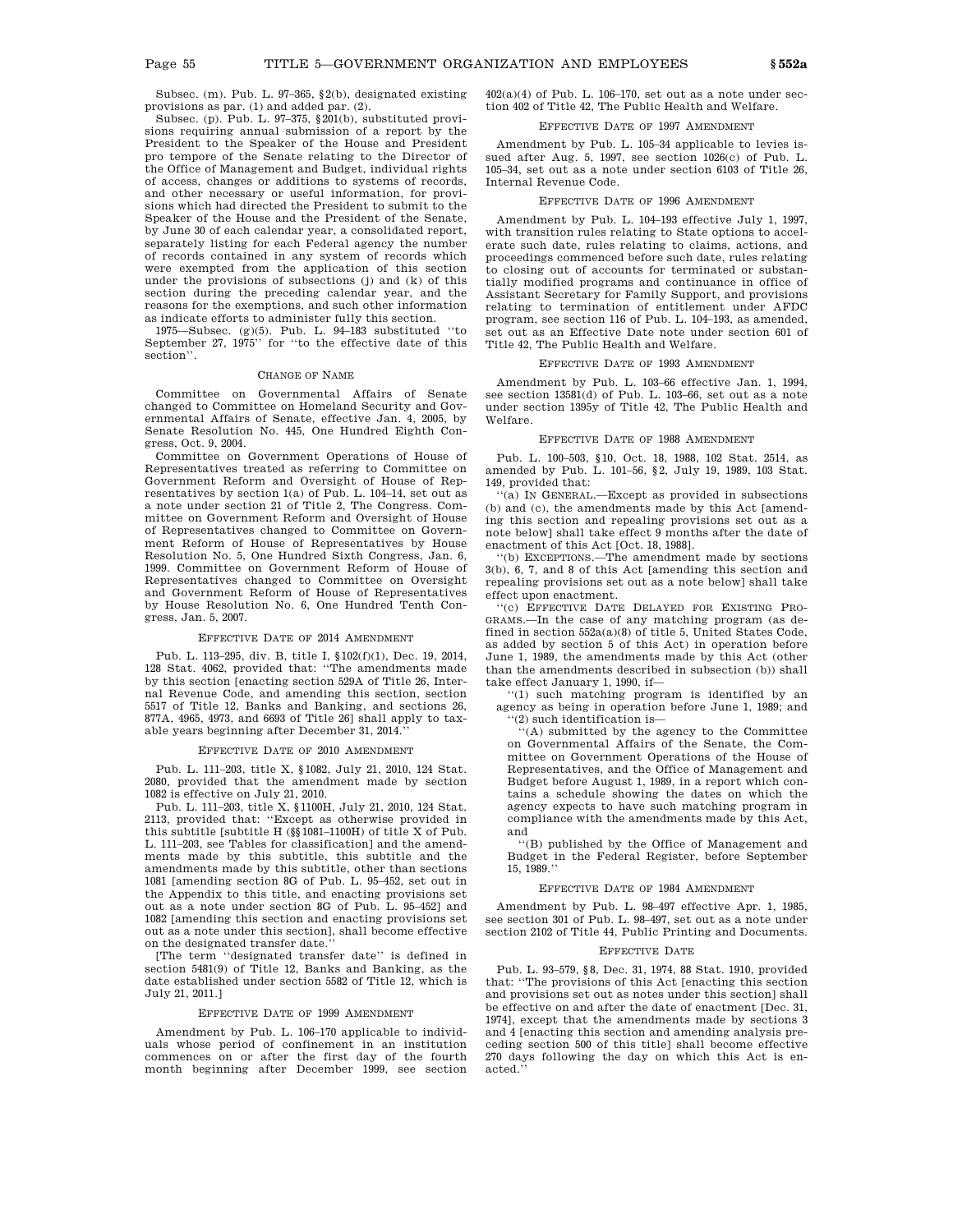## SHORT TITLE OF 1990 AMENDMENT

Pub. L. 101–508, title VII, §7201(a), Nov. 5, 1990, 104 Stat. 1388–334, provided that: ''This section [amending this section and enacting provisions set out as notes below] may be cited as the 'Computer Matching and Privacy Protection Amendments of 1990'.''

#### SHORT TITLE OF 1989 AMENDMENT

Pub. L. 101–56, §1, July 19, 1989, 103 Stat. 149, provided that: ''This Act [amending section 10 of Pub. L. 100–503, set out as a note above] may be cited as the 'Computer Matching and Privacy Protection Act Amendments of 1989'.''

### SHORT TITLE OF 1988 AMENDMENT

Pub. L. 100–503, §1, Oct. 18, 1988, 102 Stat. 2507, provided that: ''This Act [amending this section, enacting provisions set out as notes above and below, and repealing provisions set out as a note below] may be cited as the 'Computer Matching and Privacy Protection Act of 1988'.''

### SHORT TITLE OF 1974 AMENDMENT

Pub. L. 93–579, §1, Dec. 31, 1974, 88 Stat. 1896, provided: ''That this Act [enacting this section and provisions set out as notes under this section] may be cited as the 'Privacy Act of 1974'.''

#### SHORT TITLE

This section is popularly known as the ''Privacy Act'' and the ''Privacy Act of 1974''.

#### TERMINATION OF REPORTING REQUIREMENTS

For termination, effective May 15, 2000, of reporting provisions in subsec. (s) of this section, see section 3003 of Pub. L. 104–66, as amended, set out as a note under section 1113 of Title 31, Money and Finance, and page 31 of House Document No. 103–7.

#### DELEGATION OF FUNCTIONS

Functions of Director of Office of Management and Budget under this section delegated to Administrator for Office of Information and Regulatory Affairs by section 3 of Pub. L. 96–511, Dec. 11, 1980, 94 Stat. 2825, set out as a note under section 3503 of Title 44, Public Printing and Documents.

## PUBLICATION OF GUIDANCE UNDER SUBSECTION  $(p)(1)(A)(ii)$

Pub. L. 101–508, title VII, §7201(b)(2), Nov. 5, 1990, 104 Stat. 1388–334, provided that: ''Not later than 90 days after the date of the enactment of this Act [Nov. 5, 1990], the Director of the Office of Management and Budget shall publish guidance under subsection  $(p)(1)(A)(ii)$  of section 552a of title 5, United States Code, as amended by this Act.''

### LIMITATION ON APPLICATION OF VERIFICATION REQUIREMENT

Pub. L. 101–508, title VII, §7201(c), Nov. 5, 1990, 104 Stat. 1388–335, provided that: ''Section 552a(p)(1)(A)(ii)(II) of title 5, United States Code, as amended by section 2 [probably means section 7201(b)(1) of Pub. L. 101–508], shall not apply to a program referred to in paragraph (1), (2), or (4) of section 1137(b) of the Social Security Act (42 U.S.C. 1320b–7), until the earlier of—

''(1) the date on which the Data Integrity Board of the Federal agency which administers that program determines that there is not a high degree of confidence that information provided by that agency under Federal matching programs is accurate; or

''(2) 30 days after the date of publication of guidance under section 2(b) [probably means section 7201(b)(2) of Pub. L. 101–508, set out as a note above].''

### EFFECTIVE DATE DELAYED FOR CERTAIN EDUCATION BENEFITS COMPUTER MATCHING PROGRAMS

Pub. L. 101–366, title II, §206(d), Aug. 15, 1990, 104 Stat. 442, provided that:

''(1) In the case of computer matching programs between the Department of Veterans Affairs and the Department of Defense in the administration of education benefits programs under chapters 30 and 32 of title 38 and chapter 106 of title 10, United States Code, the amendments made to section 552a of title 5, United States Code, by the Computer Matching and Privacy Protection Act of 1988 [Pub. L. 100–503] (other than the amendments made by section 10(b) of that Act) [see Effective Date of 1988 Amendment note above] shall take effect on October 1, 1990.

 $(2)$  For purposes of this subsection, the term 'matching program' has the same meaning provided in section 552a(a)(8) of title 5, United States Code.''

#### IMPLEMENTATION GUIDANCE FOR 1988 AMENDMENTS

Pub. L. 100–503, §6(b), Oct. 18, 1988, 102 Stat. 2513, provided that: ''The Director shall, pursuant to section 552a(v) of title 5, United States Code, develop guidelines and regulations for the use of agencies in implementing the amendments made by this Act [amending this section and repealing provisions set out as a note below] not later than 8 months after the date of enactment of this Act [Oct. 18, 1988].''

#### CONSTRUCTION OF 1988 AMENDMENTS

Pub. L. 100–503, §9, Oct. 18, 1988, 102 Stat. 2514, provided that: ''Nothing in the amendments made by this Act [amending this section and repealing provisions set out as a note below] shall be construed to authorize—

''(1) the establishment or maintenance by any agency of a national data bank that combines, merges, or links information on individuals maintained in systems of records by other Federal agencies;

''(2) the direct linking of computerized systems of records maintained by Federal agencies;

''(3) the computer matching of records not otherwise authorized by law; or

''(4) the disclosure of records for computer matching except to a Federal, State, or local agency.

CONGRESSIONAL FINDINGS AND STATEMENT OF PURPOSE

Pub. L. 93–579, §2, Dec. 31, 1974, 88 Stat. 1896, provided that:

''(a) The Congress finds that—

''(1) the privacy of an individual is directly affected by the collection, maintenance, use, and dissemination of personal information by Federal agencies;

''(2) the increasing use of computers and sophisticated information technology, while essential to the efficient operations of the Government, has greatly magnified the harm to individual privacy that can occur from any collection, maintenance, use, or dissemination of personal information;

''(3) the opportunities for an individual to secure employment, insurance, and credit, and his right to due process, and other legal protections are endangered by the misuse of certain information systems;

''(4) the right to privacy is a personal and fundamental right protected by the Constitution of the United States; and

''(5) in order to protect the privacy of individuals identified in information systems maintained by Federal agencies, it is necessary and proper for the Congress to regulate the collection, maintenance, use, and dissemination of information by such agencies.

''(b) The purpose of this Act [enacting this section and provisions set out as notes under this section] is to provide certain safeguards for an individual against an invasion of personal privacy by requiring Federal agencies, except as otherwise provided by law, to—

'(1) permit an individual to determine what records pertaining to him are collected, maintained, used, or disseminated by such agencies;

''(2) permit an individual to prevent records pertaining to him obtained by such agencies for a particular purpose from being used or made available for another purpose without his consent;

''(3) permit an individual to gain access to information pertaining to him in Federal agency records, to